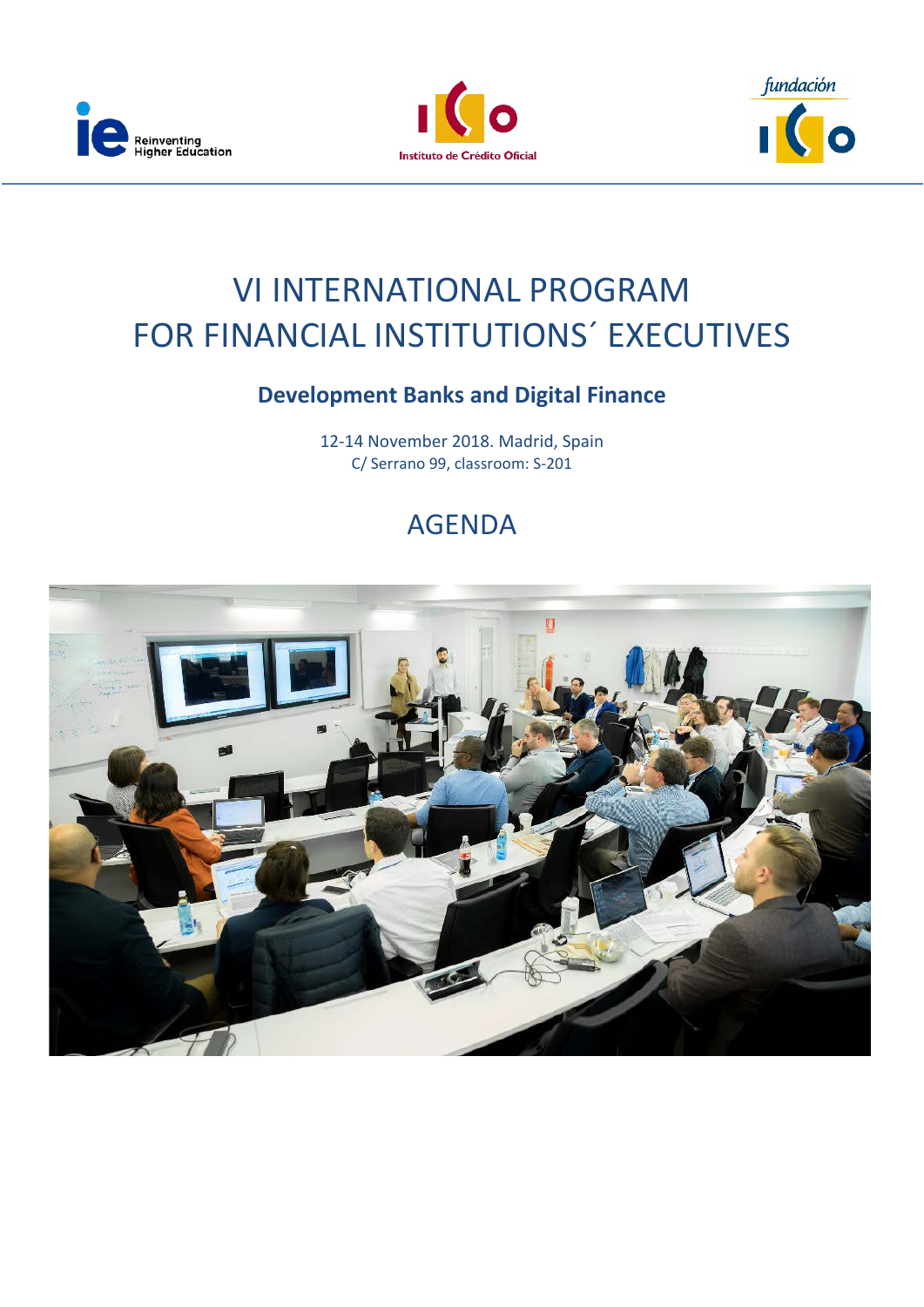





#### **First session: 12 November 2018**

#### $8.30 - 9.15$

- **INSTITUTIONAL WELCOME** 
	- **José Carlos García de Quevedo Ruiz,** ICO President
	- **Teresa Martín-Retortillo,** IE Exponential Learning President
- **PROGRAM WELCOME: course presentation & objectives**
	- **Academic Director, Prof. Fernando Fernández,** IE Business School

#### ENVIRONMENT

#### $09.15 - 10.00$

- **The future of globalization: distributional and geopolitical challenges**
	- **Prof. Manuel Muñiz,** IE Business School
		- o Inequality, technological change and globalization
		- o The threat of protectionism
		- o The new social contract

#### **STRATEGY**

#### 10.00 –10.45 The Macro context

**The economy is doing well, but political risk is rising:** 

#### **Prof. Gonzalo Garland,** IE Business School

- o The crisis is over, but questions remain
- o The end of unconventional monetary policy and its consequences
- o Trade wars and its consequences
- 11.00 11.30 COFFEE BREAK. Paper Pabillion, C/ Serrano 99. **Group Picture.**

 $11.30 - 12.30$ 

#### **The Role of China in the new International Order**

- **Prf. Alicia García Herrero.** Bruegel Senior Research Associate for China
	- o China and the new multipolar world,
		- o The One Road One Belt Initiative
		- o China in International capital Markets

#### $12.30 - 13.30$

#### **The financial markets context.**

- **Prof. Henrik Lumholdt**, IE Business School
	- o The end of the cycle? The short- and long-term outlook
	- o How important is central bank policy to market trends?
	- o Should we give up on active asset management?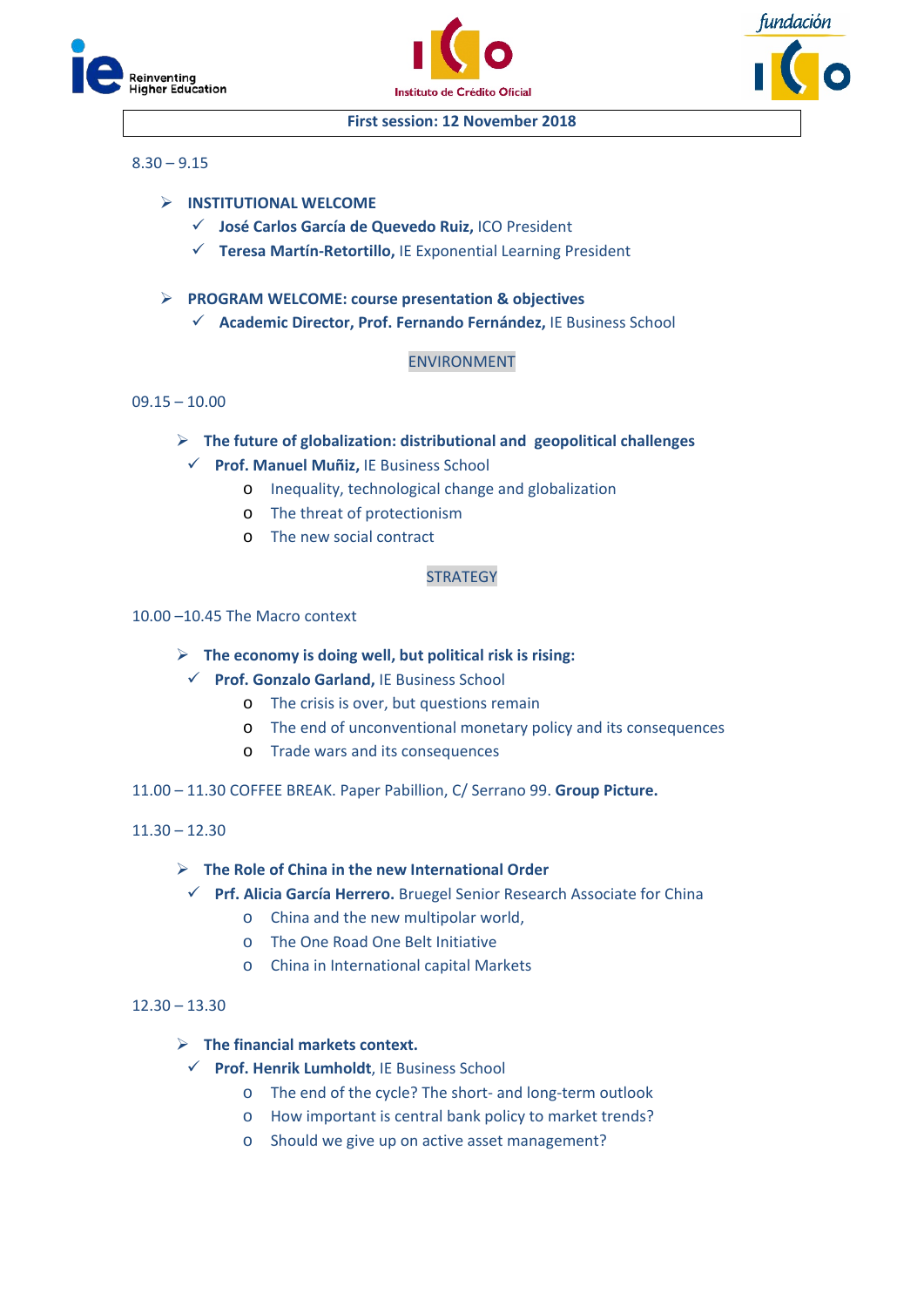





 $13.30 - 15.30$ 

- **Luncheon Master Class: What do Commercial banks expect from Development banks?** Paper Pabillion, C/ Serrano 99
	- **Leopoldo Alvear,** CFO from Bankia

#### $15.30 - 16.30$

- **After lunch round table: the future of development and promotional banking in the new geopolitical environment**
	- **Chaired by Fernando Fernández**, IE Business School.
		- o **Fernando Jiménez-Ontiveros**, former Director FOMIN, IDB
		- o **Gonzalo Ramos**, Secretary General PIOB, former EBRD Director
- 16.30 17.30 Learning partners project
- 20.00 22.30 **Welcome dinner**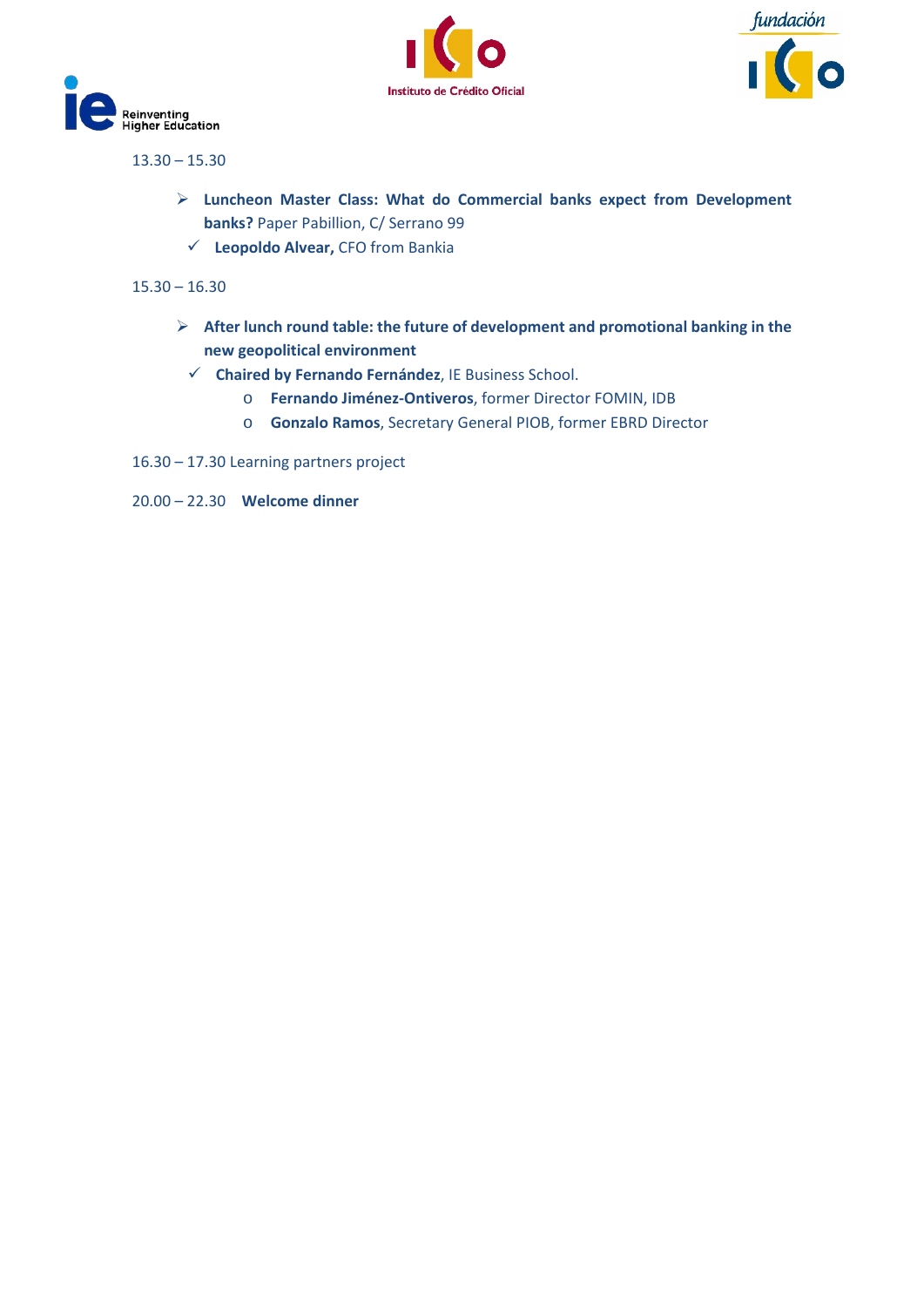





#### **Second session: 13 November 2018**

#### REGULATION

#### $9.00 - 10.00$

- *The regulation of Fintech: The trade –off between safety and promotion*
	- **Francisco Uría,** KPMG, Partner Financial System
- $10.00 11.00$ 
	- *Changes in international regulation (Focus on Basel IV and IFRS9)* **Alberto Calles,** Banking Risk & Regulation Leader in PwC Spain
- 11.00 11.30 COFFEE BREAK. C/ Serrano 99
- 11.30 12.30 *The future of money. From TARGET to Blockchain. Is cash still relevant?*
	- **Dieter Becker,** European Central Bank, former Project Manager TARGET
- 12.30 13.30 **Keynote speaker. The digital revolution in banking**

**Prof. Luis Garicano,** Head of the Center for Digital economy, IE Business School

- 13.45 14:45 LUNCH BREAK. Rest. Casa Club C/ Pinar 17
- 14.45 16.45 Workshop: The Digital Transformation
	- **Prof. Salvador Aragón,** IE Business School**,**
- 16.45 17.30 **Learning partners project**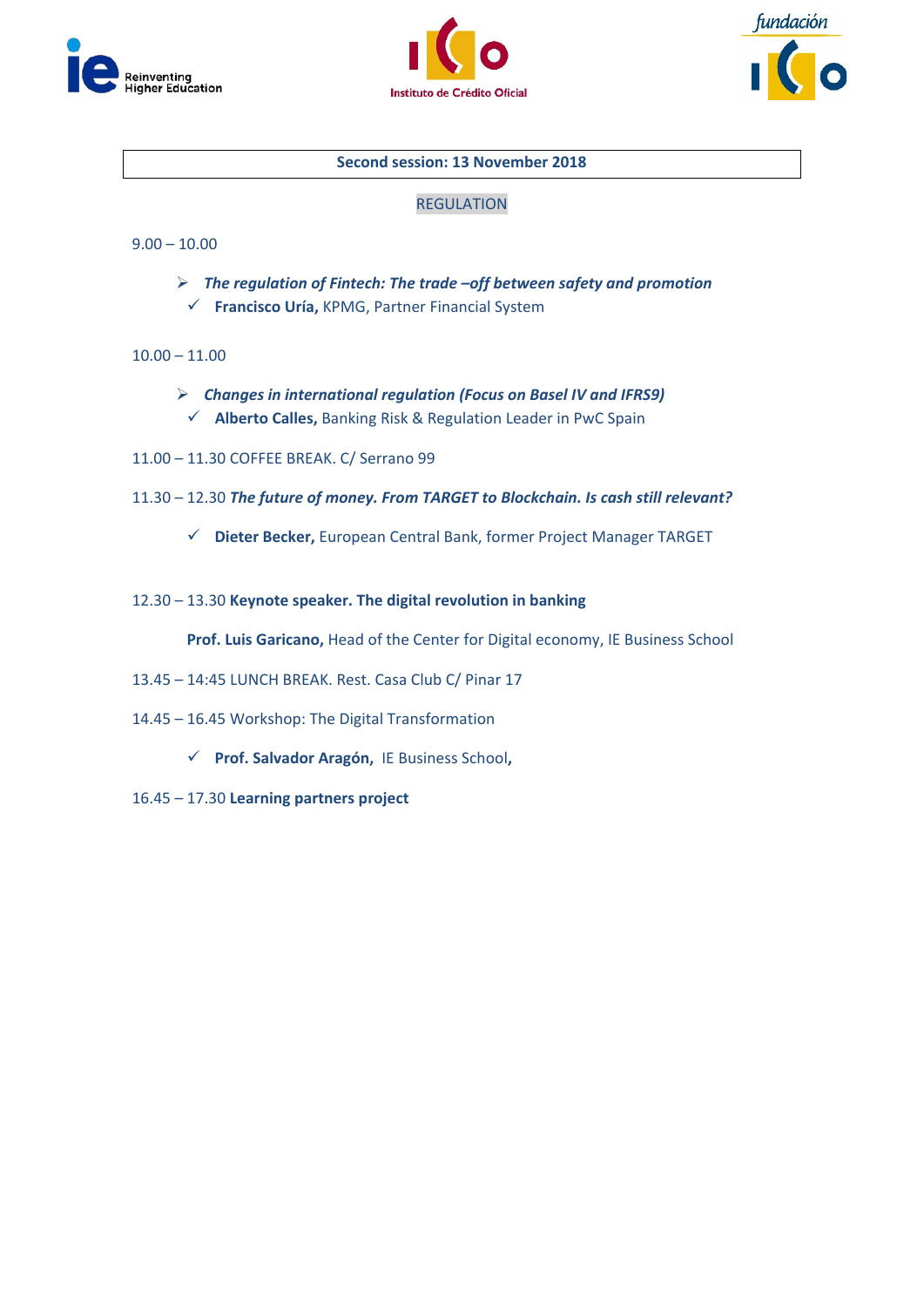





#### **Third session: 14 November 2018**

#### PRODUCTS

- 9.00 10.00 **Products. Risk Sharing.**
	- **Martina Colombo ,** CDP (Cassa de Depositi e Prestiti)
- 10.00 –11.00 **Products. Investing in social Infrastructure**
	- **Michael Feith,** European Commission, Directorate-General for Economic and Financial Affairs
		- $\checkmark$  Report and conclusions of the High-Level Task Force on Investing in Social Infrastructure in Europe
		- $\checkmark$  The possible role of promotional institutions and development banks
- 11.00 11.30 COFFEE BREAK. C/ Serrano 99

#### 11.30 –12.30 **Products. SME Financing: In-depth conversation on how Fintech will shape the business of national promotional banks**

**Prof. Luis Maldonado,** IE Business School, will interview **Enrique TELLADO,** CEO, EVO **BANCO** 

- 12.30 –13.30 **Master Class.** 
	- **The digital revolution in banking.**
	- **Alicia Pertusa Santos**, Head of Digital Transformation at BBVA
- 13:30 15:00 LUNCH BREAK. Rest. Casa Club C/ Pinar 17
- 15.00 16.30
	- **Products 5. Round Table "Private Equity"**

Chaired by **Teresa Bretón,** Investment Manager AXIS

- **Juan Luis Ramírez**, Expansion, Portobello
- **Nicolás Goulet** de ADARA, Venture Capital
- **Pablo Millán**, Social Impact Funds
- 16.30 17.30 **Learning partners project**
- 17.30 18.00 **CLOSING CEREMONY – AWARDING OF CERTIFICATES** C/ Serrano 105
	- Chaired by **Fernando Fernández** (IE) & by **ICO**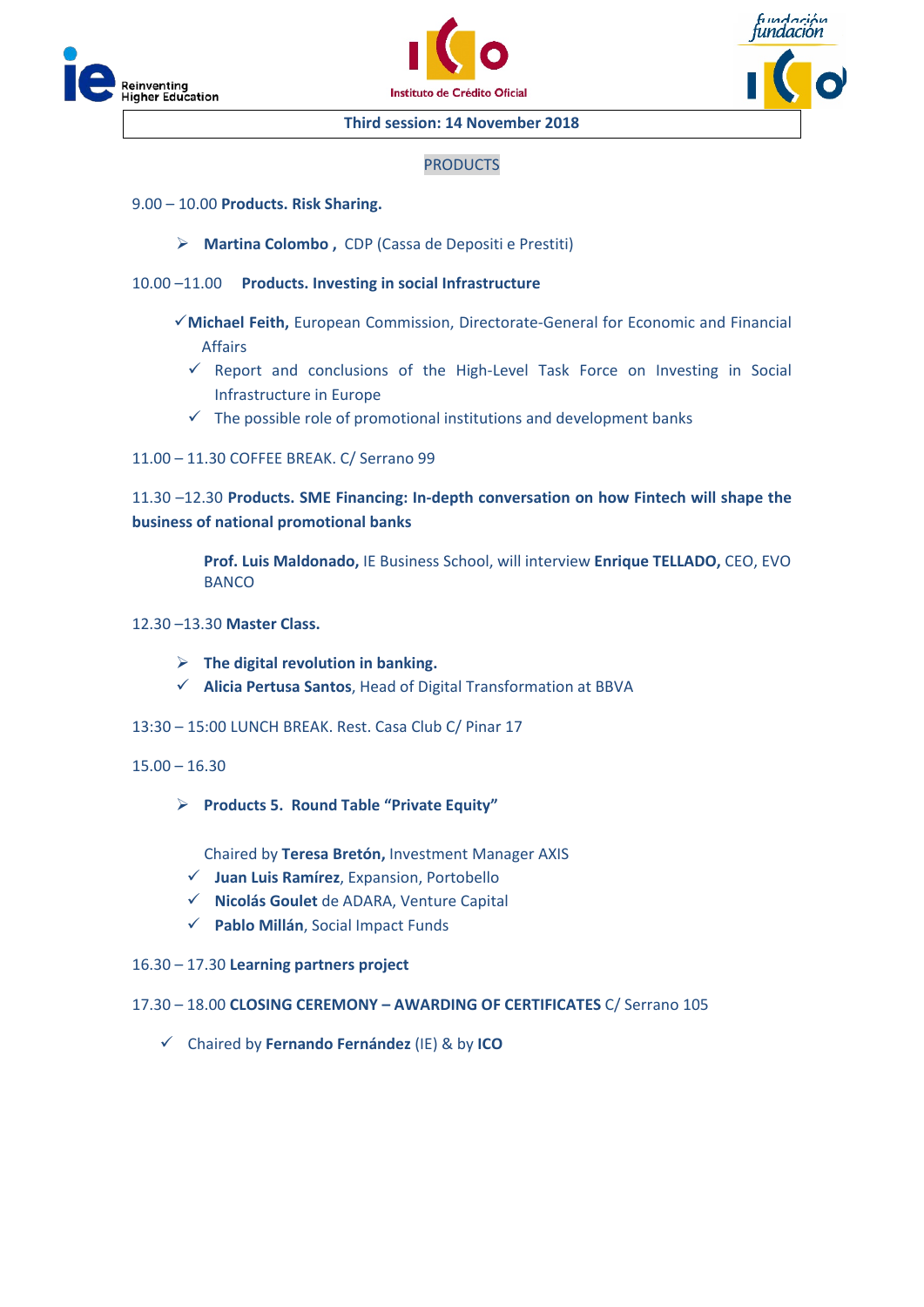





## INTRODUCTION

The rapidly changing international environment is a consequence of an increasingly global economy and of an evolving geopolitical reality. New regulation and Governance demands, financial innovation and the digital revolution only add complexity to the ever-changing nature of finances. Adapting to these changes has now become an overarching challenge, with which contemporary business leaders, policy-makers and development finance executives must cope. As a result, professional demands on development finance executives are increasingly complex and competitive, especially given the number of new multilateral and national institutions coming into action. In addition to their conventional challenges, these institutions must now adjust to the evolving needs of clients and beneficiaries, as well as to the availability of financial, human and technical resources on the supply side, while they need to be particularly sensitive to changes occurring in banking technology, regulation and governance.



ICO is the Spanish Government's Public Bank and Financial Agency. Its main role is to promote economic activities that contribute to the country's growth and development, as well as to the improvement of national wealth distribution. Grupo ICO consists of Instituto de Crédito Oficial, Axis Participaciones Empresariales, a venture capital manager that provides companies with capital instruments for financing their growth, and the ICO Foundation whose mission is the promotion of culture and knowledge.

# PARTICIPANTS

The program is addressed to high level executives of national, international, and multilateral development institutions, and to other professionals involved in this field, that according to background and responsibilities, could benefit from it. Successful candidates will be notified by IE about their participation.



## **CADEMICS**

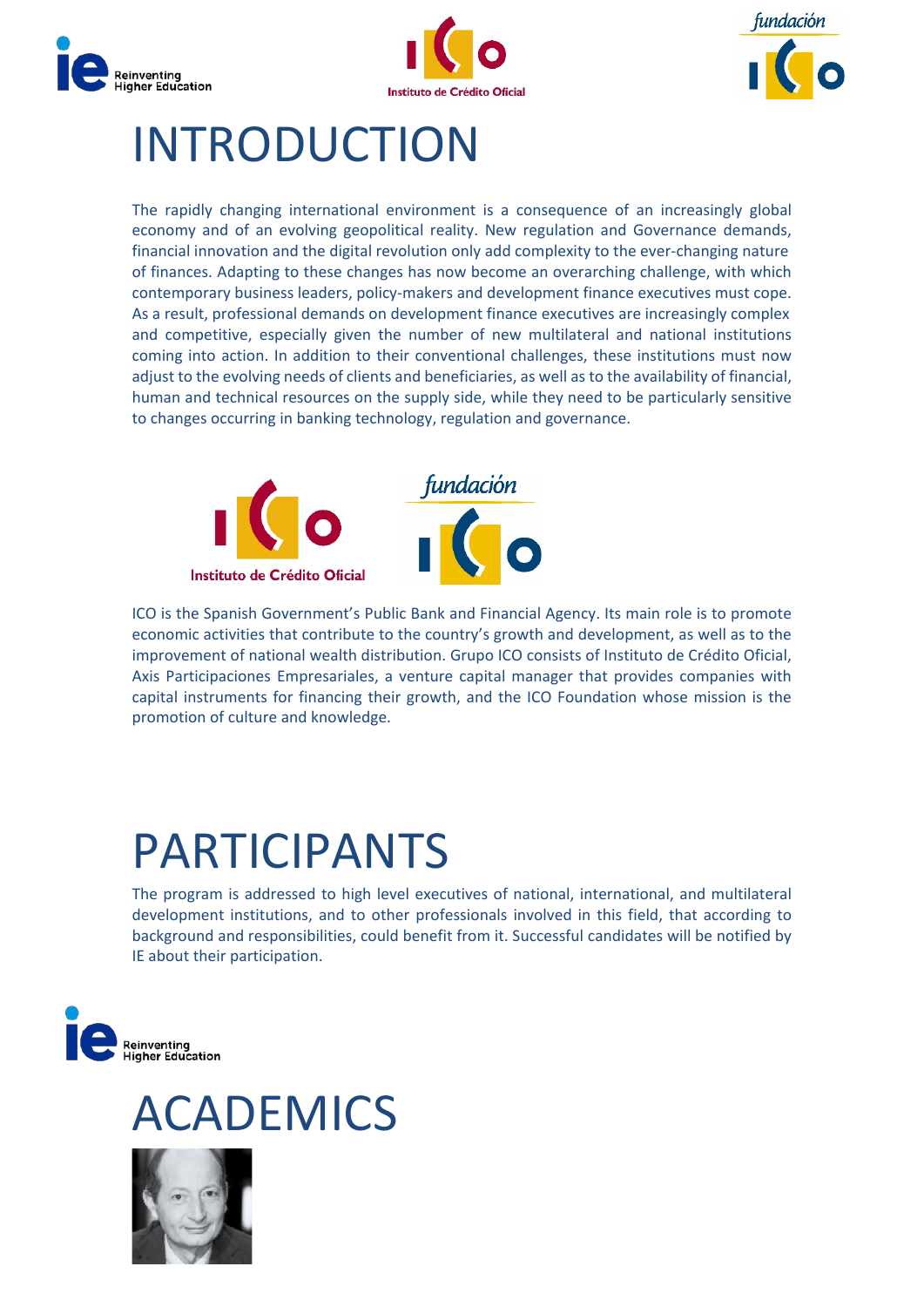#### **Fernando Fernandez Academic Director**

Fernando Fernández is Full Professor of International and Financial Economics at IE Business School. A Ph.D. in Economics, he is an international consultant on macroeconomic, regulatory and financial issues, and currently sits as a non-executive member of the Boards of Bankia and Red Eléctrica. He is a member of the Scientific Council of Bruegel in Brussels and of the Advisory Council of the Spanish Institute of Financial Advisors (IEAF) and the Foundation for Financial Research (FEF). Currently, the Director of the Annual Review of the Euro, a yearly book edited by FEF and Fundación ICO.

Previously he has worked as Global Chief Economist for Santander and Senior Economist at the International Monetary Fund. As a consultant, he has worked in Peru, Chile, Costa Rica, Colombia, Bolivia, Vietnam, Democratic Republic of Congo, Armenia and Azerbaijan. He has been an outside expert for the European Court of Auditors and the European Parliament. He was a member of the Expert Committee for the Reform of the Spanish Tax System. As a full time Academic, he served as Rector of Nebrija University and European University in Madrid.

Dr. Fernández publishes regularly on academic and current issues and is a frequent economic analyst on major radio and television networks, as well as guest speaker at national and international conferences and workshops.

# WHY IE BUSINESS SCHOOL

Ranked No. 1 in Europe, IE Business School is dedicated to educating business leaders through programs based on its core values of:

- Entrepreneurial spirit: Founded in 1973 by entrepreneurs for entrepreneurs, IE places the entrepreneurial and innovative mindset at the heart of its programs, and is home to many startup initiatives such as the Venture Lab, the Spain Startup & Investor Summit, and Wayra.
- Diversity and global focus: With about 100 nationalities making up its student body, IE provides business education with a global perspective. It supports talent from all over the world from admission to graduation and beyond, and through its Diversity and Equality Commission and its Center for Diversity.
- Humanities and social responsibility: As Secretariat of the United Nations Global Compact in Spain, IE places positive social impact at the forefront with its Corporate Social Responsibility programs and expert faculty in areas of social entrepreneurship and microfinance, among others. It is also the proud birthplace of organizations such as Net Impact and Emzingo Group.

[www.ie.edu/internationalprograms](http://www.ie.edu/internationalprograms)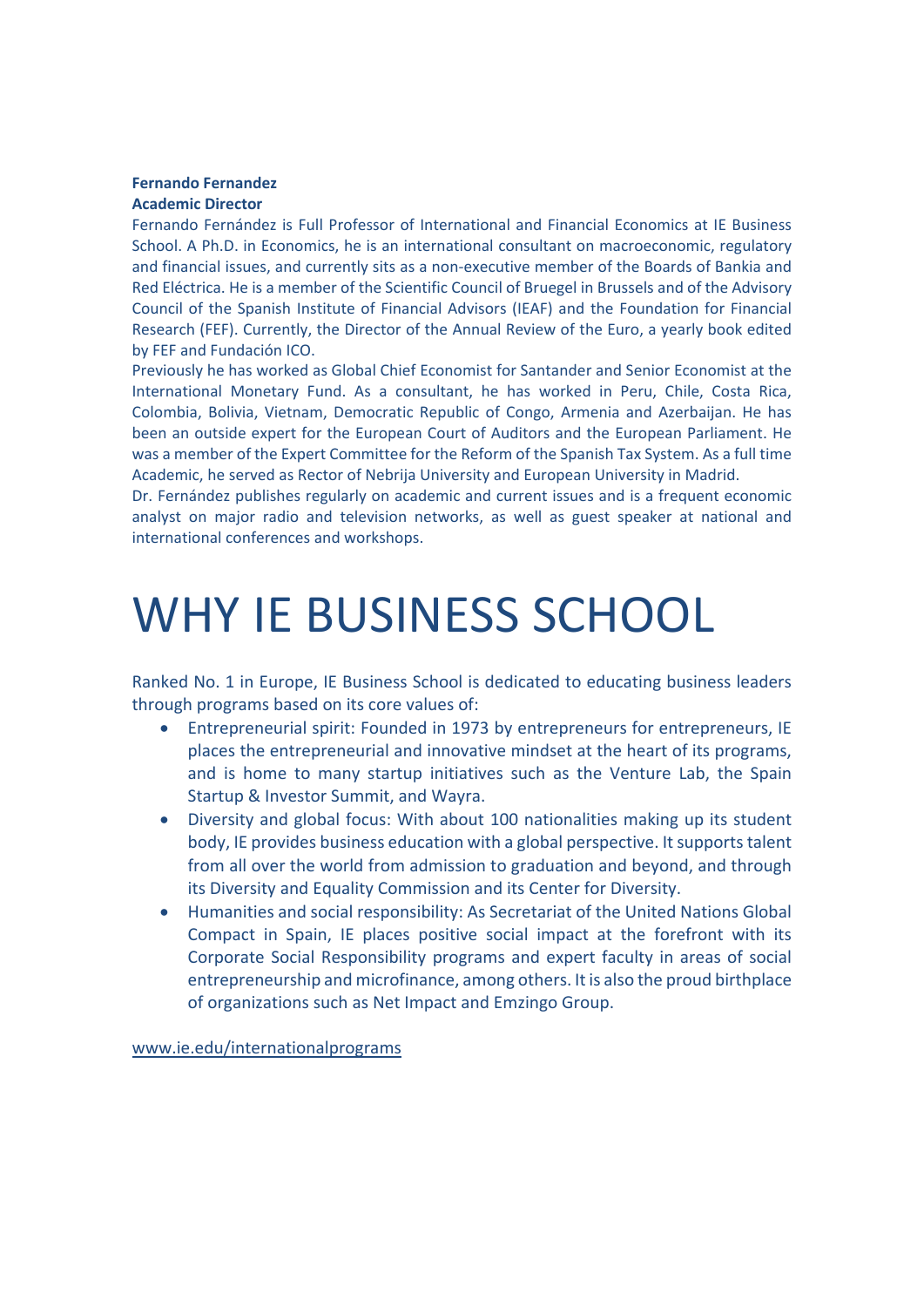# INTERNATIONAL RECOGNITION



| Online MBA                              | 1st worldwide             | March 2017    |
|-----------------------------------------|---------------------------|---------------|
| European Business School                | 5 <sup>th</sup> in Europe | December 2016 |
| Masters in Finance                      | 3rd worldwide             | June 2016     |
| The<br>Economist                        |                           |               |
| Executive MBA                           | <sup>1ª</sup> worldwide   | October 2015  |
| B <mark>loomberg</mark><br>Businessweek |                           |               |
| MBAs no estadounidenses                 | 4 <sup>th</sup> worldwide | October 2015  |
| <b>Forbes</b>                           |                           |               |
| MBAs no estadounidenses                 | 5 <sup>th</sup> worldwide | October 2015  |

#### **ACCREDITATIONS**